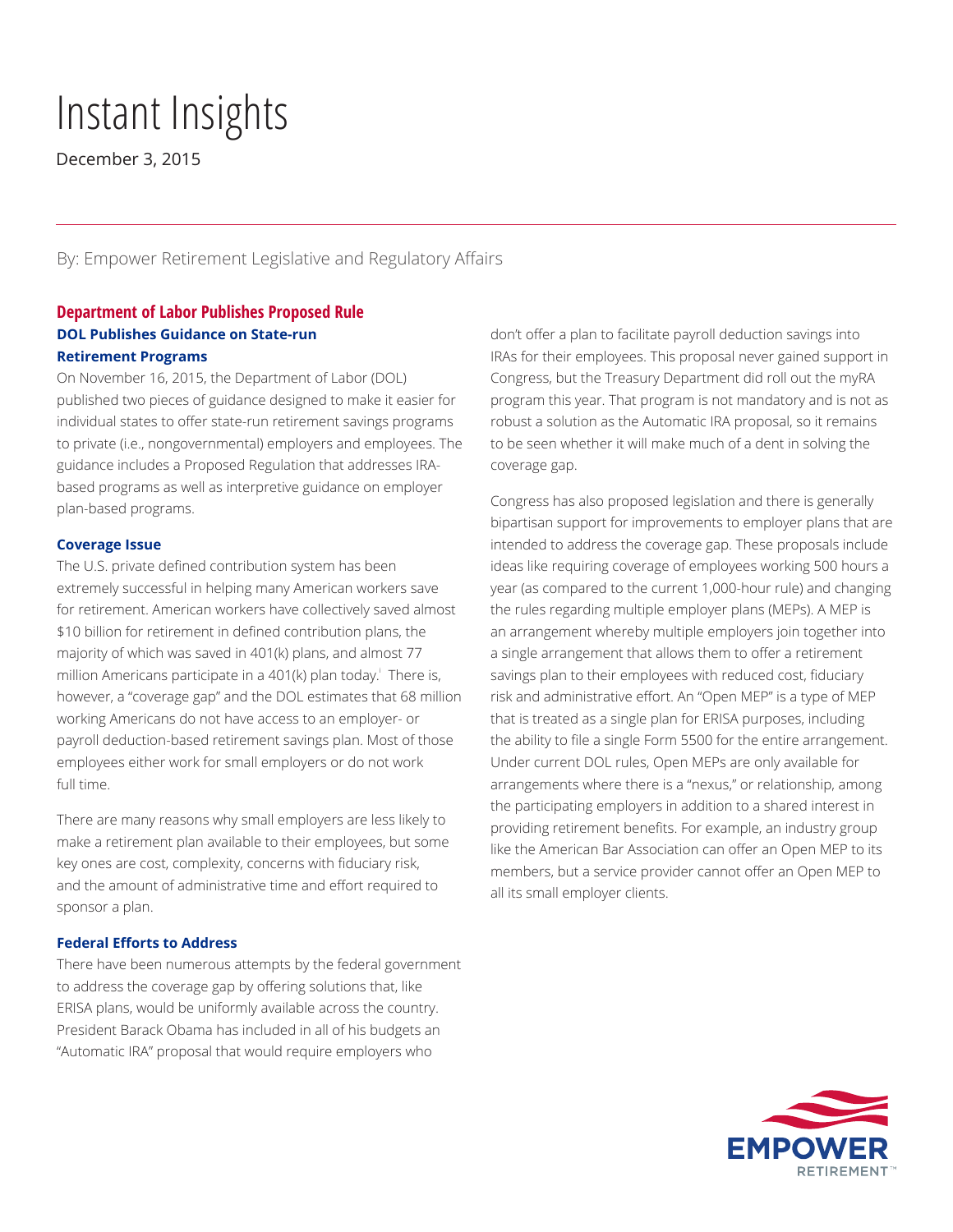# **State Initiatives and Concerns**

In the absence of a federal solution and with the persistence of regulatory barriers to a private industry solution, many states began developing their own solutions. States are concerned about the impact on their residents, as well as the impact on their budgets, of having large numbers of workers enter retirement without sufficient savings to cover basic expenses, such as food, housing and medical care. There are a wide variety of approaches taken among the states and there is also a lot of variance in terms of how far along they are in the process of defining a solution. Two key legal concerns that states are concerned with are:

- 1. Will the arrangements be considered "ERISA plans," triggering application of ERISA's fiduciary, disclosure, reporting and other requirements (of particular concern to IRA-based programs)?
- 2. Will the state laws creating these programs be preempted by ERISA? ERISA is intended to provide for a uniform system of laws on retirement savings plans and one of the ways it does that is to preempt, or override, any state law that relates to an employee benefit plan."

### **DOL Guidance on IRA-based Programs**

The Proposed Rule<sup>iii</sup> creates a safe harbor for IRA-based arrangements, allowing them to avoid being treated as ERISA plans sponsored by the employers participating in the arrangement. The safe harbor imposes conditions on both the state offering the program, as well as on the employers participating in it. The core intent of the conditions is to minimize the role of the employer while still providing adequate protections for participating employees. While the DOL cannot say definitively that compliance with the safe harbor conditions will avoid ERISA preemption, as that is a matter for federal courts to decide, the fact that these arrangements would not be employee benefit plans creates a strong argument for the conclusion that the laws creating them would not be preempted.

The safe harbor conditions for the state are:

- 1. The program must be established by state law and administered by the state.
- 2. The state is responsible for either investing the IRAs directly or for selecting investment alternatives for employees to choose from.
- 3. The state is responsible for the security of payroll deductions and employee savings.
- 4. Participation in the program is voluntary for employees. Automatic enrollment can be required as long as there is an opt-out right.
- 5. The state must adopt measures to ensure that employees are notified of their rights under the program and must also create a mechanism for enforcement of those rights.
- 6. The program does not require participants to retain any portion of their account in their IRA and does not impose any restrictions, costs or penalties on withdrawals that are otherwise permitted under the Internal Revenue Code.
- 7. All rights of program participants are enforceable only by them, an authorized representative or the state.
- 8. Employer involvement is limited to the safe harbor conditions for employers.

The safe harbor conditions for employers require that their involvement to be limited to:

- 1. Collecting contributions through payroll deduction and remitting them to the program.
- 2. Providing notice to employees and maintaining records regarding remittance of payroll contributions.
- 3. Providing information to the state as necessary to facilitate operation of the program.
- 4. Assisting in the distribution of information about the program.
- 5. Ensuring that employer contributions are not allowed and that there are no monetary incentives for employees to participate.
- 6. Requiring by state law the employer's participation in the program, as well as any automatic enrollment feature.
- 7. Ensuring that the employer cannot have any discretionary authority, responsibility or control over the arrangement.
- 8. Ensuring that the employer cannot receive any compensation other than reimbursement for actual costs of the program.

States are permitted under the safe harbor to hire service or investment providers to operate and administer their programs.

One of the concerns with the safe harbor is that it does not require that either the employer or the participating employee be a resident of the state offering the program. Another concern is that the safe harbor applies in circumstances where the employer offers a plan in which not all employees are eligible to participate. For example, an employer who sponsors a plan that has a 1,000-hours-of-service requirement may be required by state law to participate in these programs on behalf of its parttime employees.

Comments on the Proposed Rule are due by January 19, 2016. The effective date is scheduled to be 60 days after a final rule is published.